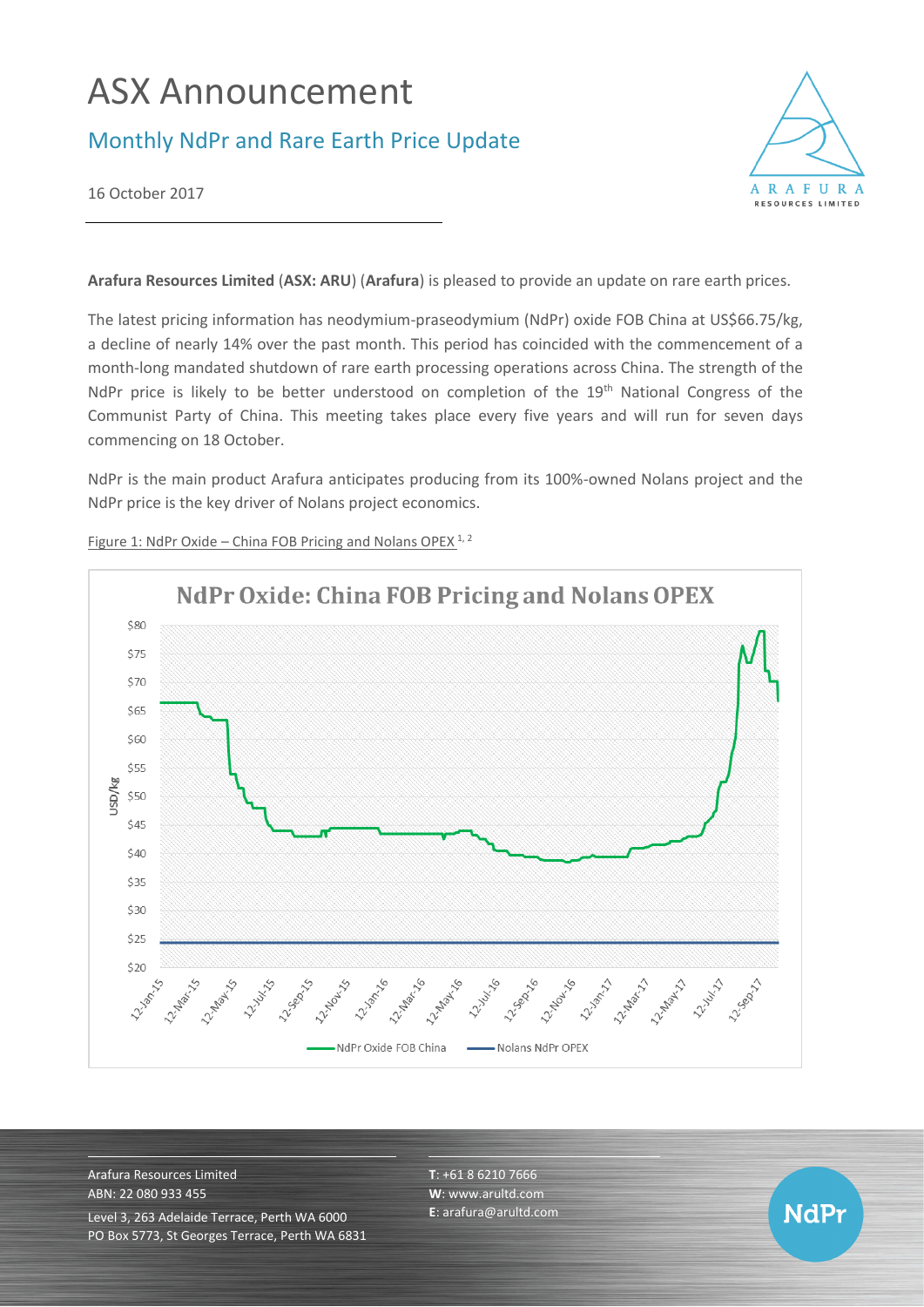

#### About NdPr

NdPr is in short supply globally and is the critical raw material in the manufacture of ultra-strong, highperformance permanent magnets, which are used extensively in the automotive industry for electric components such as seats, mirrors, wipers, steering and braking.

Importantly, the compound has also emerged as a key enabler of hybrid and electric vehicles as highperformance magnets play a key role in electric traction motors. While traditional petrol or diesel combustion engine motor vehicles each use approximately 0.7 kg of NdPr oxide, electric or hybrid vehicles require an additional 1 kg.

The increasing shift towards hybrid and electric drivetrain technologies among the world's leading automotive manufacturers is expected to continue to positively influence market fundamentals for NdPr.

The demand for NdPr oxide is expected to grow at 8% per annum to 2025 from current global consumption of 33,340 tonnes.

#### About Arafura's Nolans NdPr Project

Arafura's Nolans NdPr project, located 135 kilometres north-north-west of Alice Springs in Australia's Northern Territory, is supported by Mineral Resources of 56 million tonnes grading 2.6% total rare earth oxide (TREO) that contain approximately 382,000 tonnes of NdPr oxide. The project is forecast to produce 14,000 tonnes of TREO per annum, including 3,600 tonnes of NdPr oxide per annum, over a 30+ year mine life.

- ENDS -

| For further information contact: | <b>Media enquiries:</b>    |
|----------------------------------|----------------------------|
| Gavin Lockyer                    | Luke Forrestal             |
| <b>Managing Director</b>         | Media and Capital Partners |
| T: +61 8 6210 7666               | M: +61 411 479 144         |

<sup>1</sup>*Market price information sourced from independent price reporting agency.*

<sup>2</sup>*Refer Arafura Resources ASX release 7 June 2017 for additional and qualifying information on the Mineral Resources that underpin the production target and provides the material assumptions on which the production target is based. Arafura confirms that all material*  assumptions underpinning the forecast financial information derived from its 14,000 tpa TREO production target and the production target *itself, continue to apply and have not materially changed since the 7 June 2017 release.*